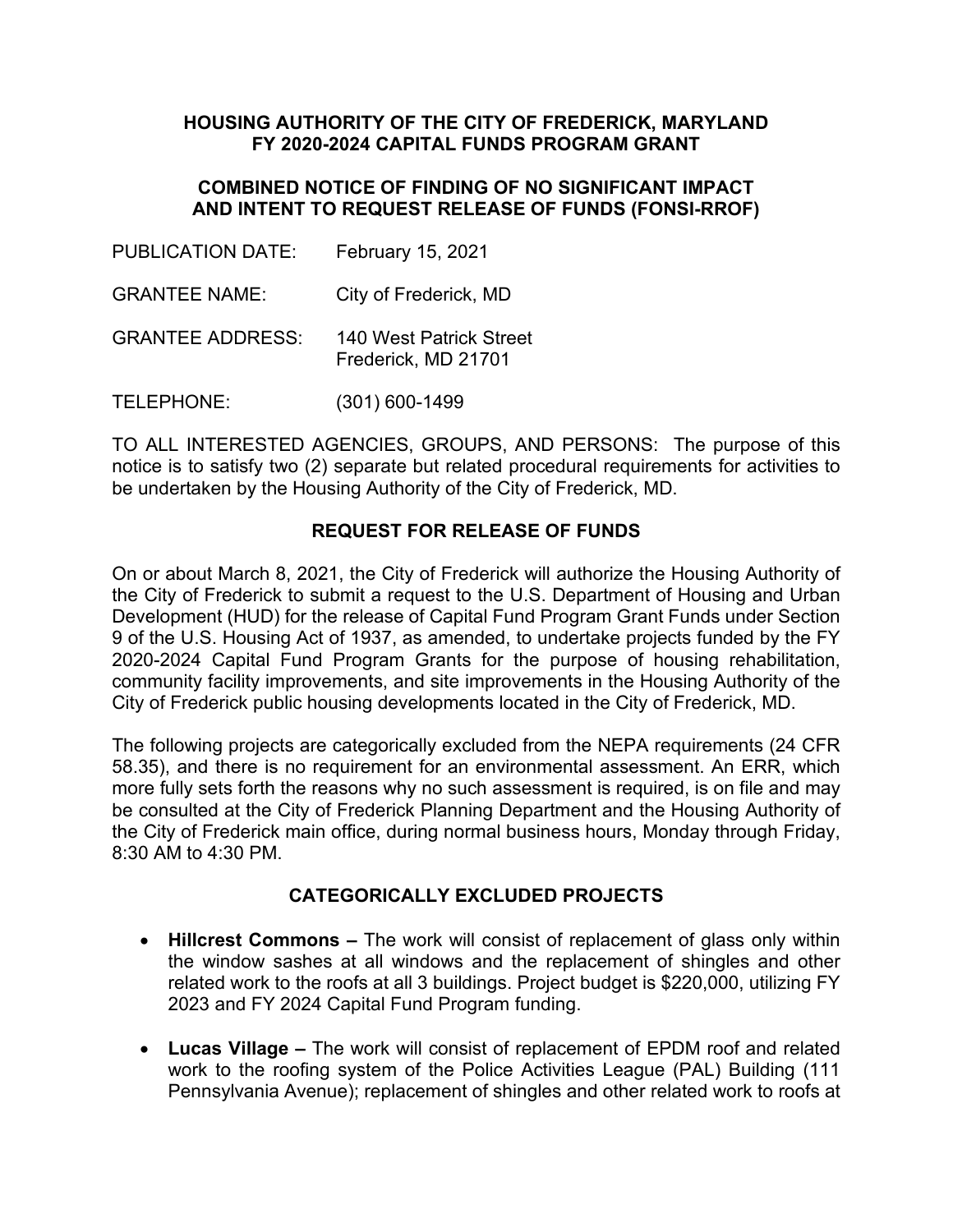the Apartment Buildings located at 153 A-F Pennsylvania Avenue & 116 A-F Rhode Island Court; renovation of the interior of the community room including the replacement of gas range, refrigerator, countertop to cabinets in kitchen, replacement of flooring & ceiling, HVAC ductwork, all light fixtures, installation of shelving in storage room closet, and repair of existing drywall & painting of entire room at Clara D. Harris Community Room (111 Pennsylvania Avenue); tuck point exterior masonry walls to the building of the Police Activities League (PAL) Building (111 Pennsylvania Avenue); and a comprehensively renovate and modernize of approximately 4 units per year as they become vacant. The renovations will consist of replacement of flooring, windows, HVAC vents, kitchen upgrades including the replacement of cabinets, countertops, sink and faucets, appliances, bathroom upgrade including replacement of bathtub and shower, vanity and countertop, sink and faucet, toilet, and repair of existing drywall and painting of entire unit in approximately 7 units (4 in 3rd year & 3 in 4th year). The addresses of these units could be any of the street addresses as listed for Lucas Village. This is a multiyear activity. Project budget is \$514,042, utilizing FY 2023 and FY 2024 Capital Fund Program funding.

The above projects may extend beyond one fiscal year and may require funding from future fiscal years.

### **FINDING OF NO SIGNIFICANT IMPACT (FONSI)**

The City of Frederick has determined that the above-identified projects will have no significant impact on the human environment. Therefore, an Environment Impact Statement under the National Environmental Policy Act of 1969 (NEPA) is not required. Additional project information is contained in the Environmental Review Record (ERR) on file at the City of Frederick, Planning Department, 140 W Patrick Street, Frederick, MD 21701 and at the Housing Authority of the City of Frederick, 209 Madison Street, Frederick, MD 21701, and is available for public examination and copying, upon request, during normal business hours Monday through Friday, 8:30 AM to 4:30 PM.

The activities listed immediately above are categorically excluded under HUD regulations at 24 CFR Part 58 from National Environmental Policy Act (NEPA) requirements. Additional project information is contained in the respective project ERR on file, which is available for review or copying at the same location and time specified in the preceding FONSI statement.

# **PUBLIC COMMENTS**

Any individual, group, or agency may submit written comments on the ERR to the City of Frederick, Planning Department via email to: [jadkins@cityoffrederickmd.gov](mailto:jadkins@cityoffrederickmd.gov) or via phone (301) 600-1499, or via mail at: 140 W Patrick Street, Frederick, MD 21701. All comments received by March 5, 2021 will be considered by the City of Frederick prior to authorizing submittal of a request for release of funds. Commenters should specify which part of this Notice they are addressing.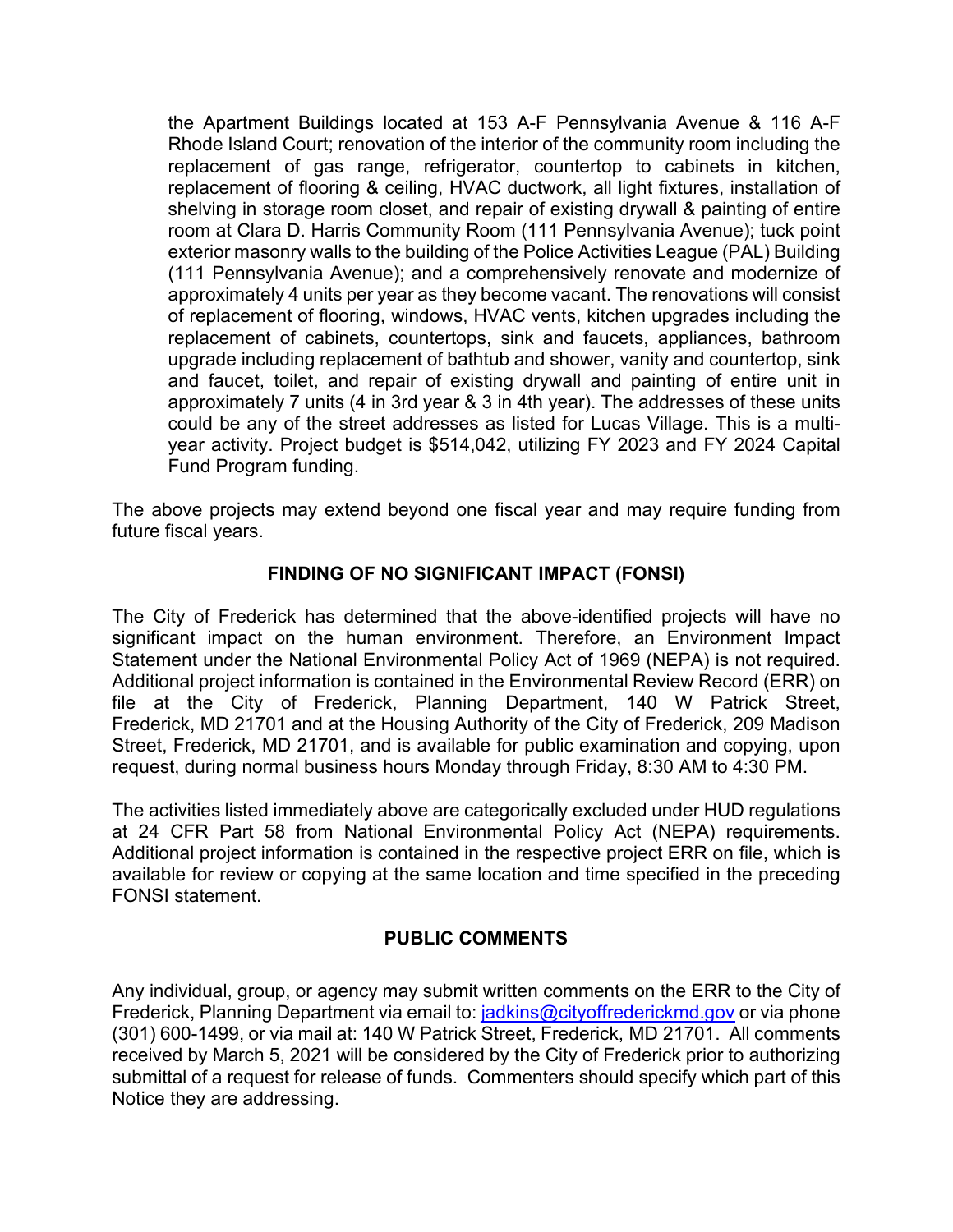### **ENVIRONMENTAL CERTIFICATION**

The City of Frederick certifies to HUD that Mr. Joe Adkins, in his capacity as the City of Frederick Deputy Director for Planning, consents to accept the jurisdiction of the Federal Courts if an action is brought to enforce responsibilities in relation to the environmental review process, and these responsibilities have been satisfied. HUD's approval of the certification satisfies its responsibilities under NEPA and related laws and authorities, and allows the Housing Authority of the City of Frederick to use Federal Public Housing Capital Funds.

### **OBJECTIONS TO RELEASE OF FUNDS**

HUD will accept objections to its release of funds and the City of Frederick's certification received by March 23, 2021, or a period of fifteen days from its receipt of the request (whichever is later) only if they are on one of the following basis: (a) the certification was not executed by the Certifying Officer of the City of Frederick; (b) the Housing Authority of the City of Frederick has omitted a step or failed to make a decision or finding required by HUD regulations 24 CFR Part 58; (c) the Housing Authority of the City of Frederick or other participants in the development process have committed funds, incurred costs or undertaken activities not authorized by 24 CFR Part 58 before approval of a release of funds by HUD; or (d) another Federal agency acting pursuant to 40 CFR Part 1504 has submitted a written finding that the projects are unsatisfactory from the standpoint of environmental quality. Objections must be prepared and submitted in accordance with the required procedures (24 CFR Part 58, Section 58.76), and shall be addressed to Mr. Charles Halm, Director of Community Planning, via email a[t charles.e.halm@hud.gov,](mailto:charles.e.halm@hud.gov) (410) 209-6541, Public and Indian Housing Division, U.S. Department of Housing and Urban Development, Baltimore Office, Bank of America Building, Tower II, 100 South Charles Street, 5th Floor, Baltimore, MD 21201. Potential objectors should contact HUD to verify the actual last day of the objection period.

Mr. Joe Adkins, AICP, Deputy Director Planning Department 140 W Patrick Street Frederick, MD 21701 [jadkins@cityoffrederickmd.gov](mailto:jadkins@cityoffrederickmd.gov)

### *Posted on:*

*Monday, February 15, 2021 through Friday, March 5, 2021*

### *Posted locations:*

*The notice will be posted at the following locations during normal business hours of operation:*